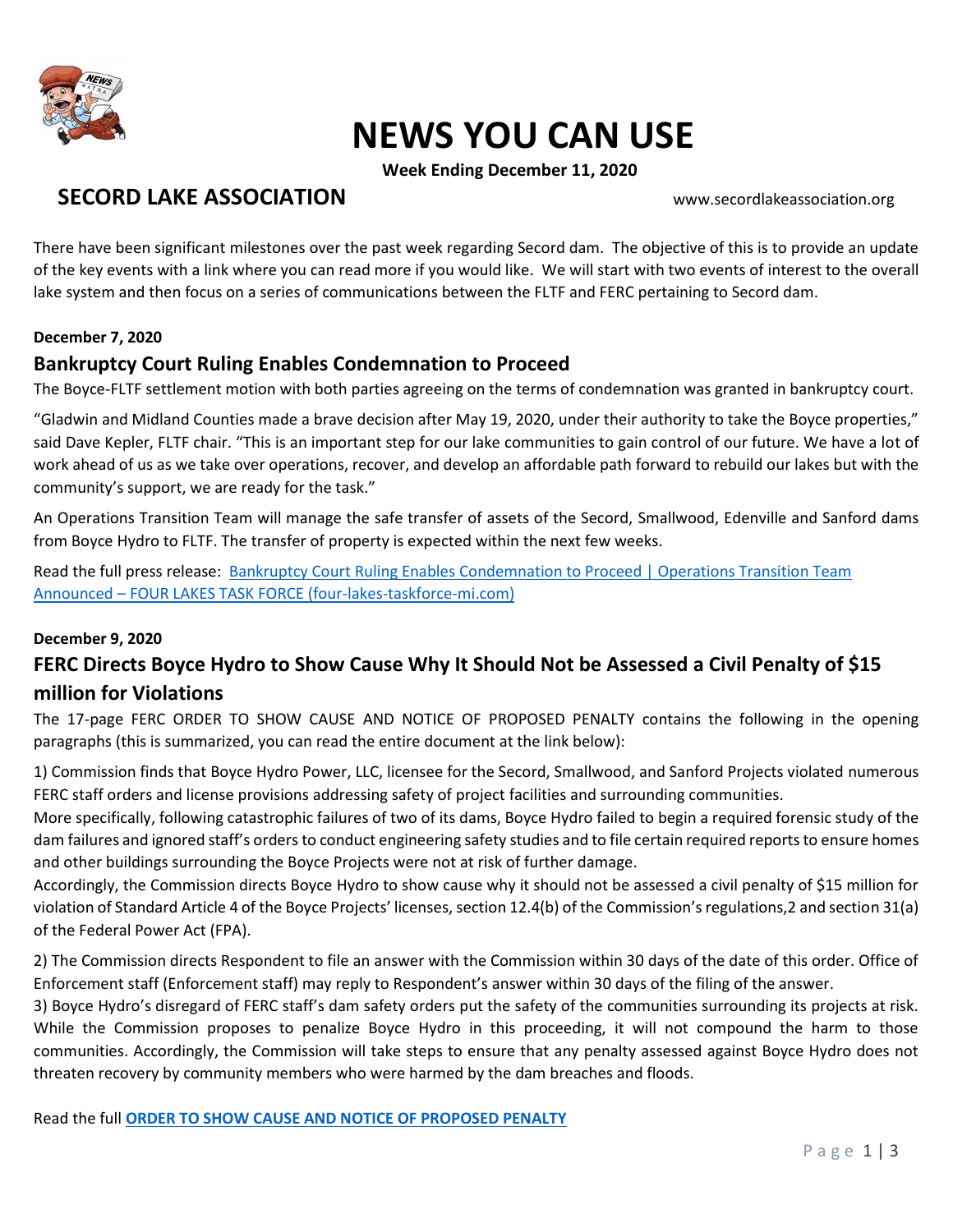

## **NEWS YOU CAN USE**

**Week Ending December 11, 2020**

**SECORD LAKE ASSOCIATION** WWW.secordlakeassociation.org

### **SECORD SPECIFIC ISSUES:**

The FLTF shared the following key objectives this past September for the balance of this year:

- Keep legal lake levels under existing condition of the four dams.
- Manage bottomlands, dams, and property boundaries.
- **Investigate options to restore the water levels for Smallwood and Secord lakes to safely bring them back to "normal" lake levels.**
- Continue to make safety a top priority for residents and the community.

*There is a series of documents prepared by the FLTF to address the issue of Secord dam and the goal to bring it back to "normal" lake level safely. This work started before the announcement the counties acquired the dam.*

#### **November 5, 2020**

FLTF submits a detailed report to FERC to outline the engineering inspections and repairs planned for both Secord and Smallwood dams. This 5-page letter is interesting reading as it explains the detail and complexity of these engineering projects/repairs.

The report addresses the following areas: Upstream submerged structures; Downstream submerged structures (both with dive teams); Design and conduct concrete repairs to address issues found during post flood inspections; Re-establish Tailrace Erosion Control Measures; Perform Interior Spillway Gallery Inspections; Operation Improvements to Tainter Gates, Hoists and Spillway Bays; Re-establish Station Electrical, Communications, Instrumentation and Utilities; Perform Dam Safety and Reporting.

The FLTF engineering team goes into more detail about the process they will use to conduct the concrete repairs. The letter indicates a detailed engineering report with the specific plan will be submitted separately.

Read the full 5-page letter: [Interim Measures for Risk Reduction and Winter Operations](https://bf8c71b5-cc5c-461e-9075-870c26c74fdb.filesusr.com/ugd/cd86dd_5019ce0817e040589f61504ed71e6fac.pdf)

#### **November 19, 2020**

On behalf of FLTF. GEI Consultants, Inc. submits the drawings showing interim measures to improve dam safety and high flow protection at Secord and Smallwood Dams under P-10809. This detailed engineering report is covered by CEII (Critical Electrical Infrastructure Information) by FERC and is not available to the public.

#### **November 25, 2020**

FERC issues a letter to Boyce Hydro (as the owner of the dams) indicating they (FERC) are in receipt of the FLTF letters / plans submitted November 5<sup>th</sup>. FERC goes on to write, "We are also in receipt of plans dated November 18, 2020 that were developed by GEI for "EGLE Permit Submittal" detailing proposed repairs to provide immediate stabilization to mitigate dam safety risks during winter operations, spring runoff and future high flow events."

The letter instructs Boyce "any significant modifications of the planned FLTF repairs to the Boyce projects should be submitted to FERC as soon as possible."